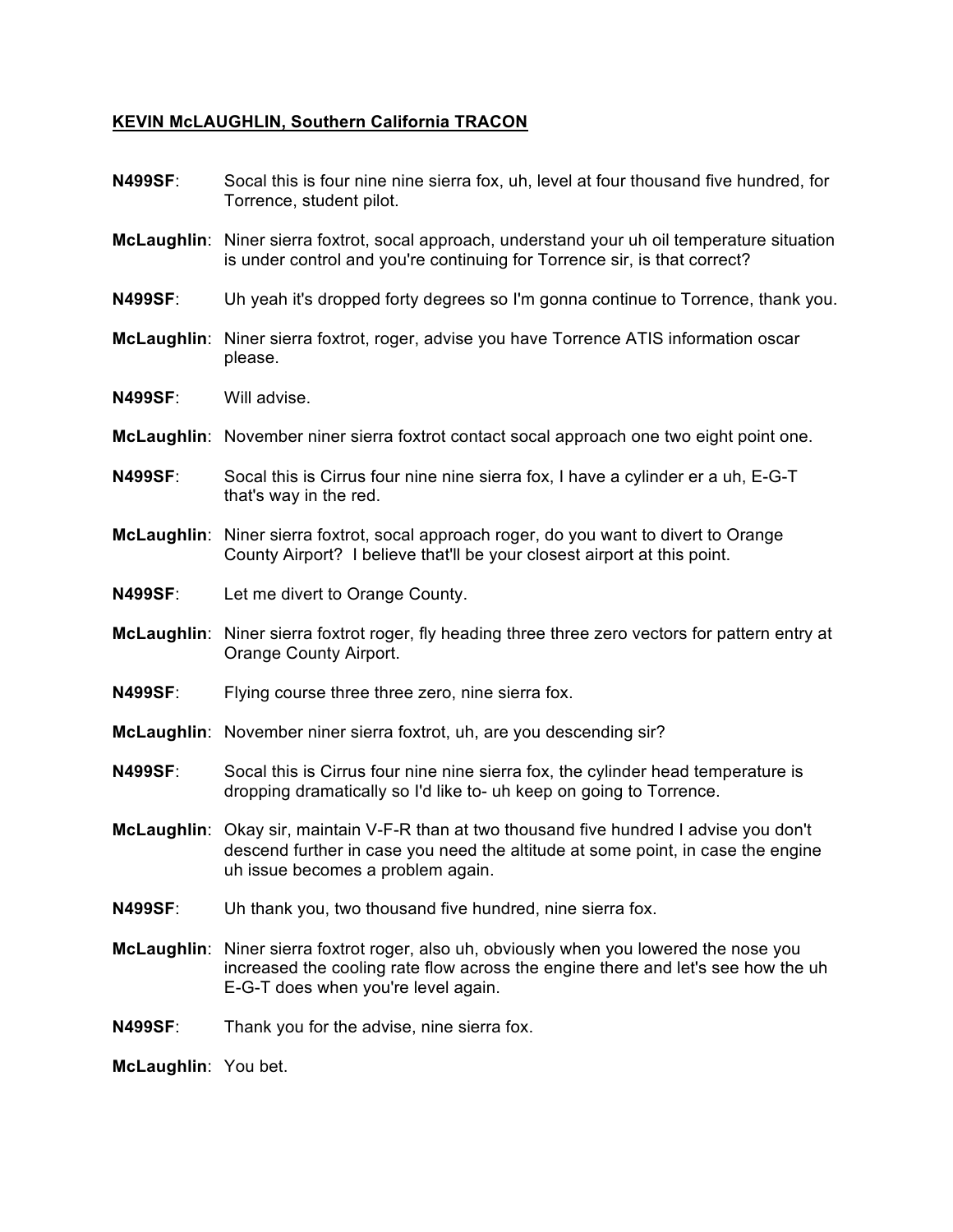- **McLaughlin**: November niner sierra foxtrot, I just want to confirm you are continuing to descend sir, is that correct?
- **N499SF**: Well, that's the only way my temperature stays down, so uh when I try to climb the, the cylinder head temperature climbs as well.
- **McLaughlin**: Okay, yeah, that's probably a factor if you're picking up the power setting as well as reducing the airflow across the engine. My question though too, at fourteen hundred feet, if you've got to keep descending to keep the uh cylinder head temperatures in the green are you gonna be able to make Torrence 'cause you're still about twenty-five miles away from Torrence.
- **N499SF**: Um, vector me to a new airport, it's getting- it's running a little rough now.
- **McLaughlin**: Okay so you do want to go to Orange County now sir, is that correct?
- **N499SF**: Yes sir, Orange County.
- **McLaughlin**: Niner sierra foxtrot roger, turn right heading zero one zero, vectors for Orange County Airport.
- **N499SF**: Zero one zero, nine sierra fox.
- **McLaughlin**: November niner sierra foxtrot information delta presently current Orange County Airport, the wind is variable at four knots, visibility's niner statute miles, there's few clouds at two thousand four hundred, scattered clouds at eight thousand, and runway one niner right, runway one niner left are in use.
- **N499SF**: Uh one niner right are one niner left in use.
- **McLaughlin**: That's correct eight sierra foxtrot, do you have uh the coastline in sight there? You're almost below the terrain there along the coastline.
- **N499SF**: I have the coastline in sight I'm at uh seventy- seven hundred sixty-
- **McLaughlin**: Okay, alright can you, can you see if you can level to be able to make the airport sir? You're, you're, I'm concerned about your position there reference the terrain.
- **SNA**-**T**: Hello shore, this is John Wayne.
- **McLaughlin**: John Wayne this is shore, six southeast, four nine sierra foxtrot, I'm gonna declare an emergency for him, has a hot running cylinder head temperatures, has problem with oil temperatures as well oil temperature so uh like to make him priority uh for the airport.
- **SNA-T**: Okay why don't you just give him to one left.
- **McLaughlin**: Runway one left, here we go.
- **McLaughlin**: November four nine sierra foxtrot, SoCal Approach.